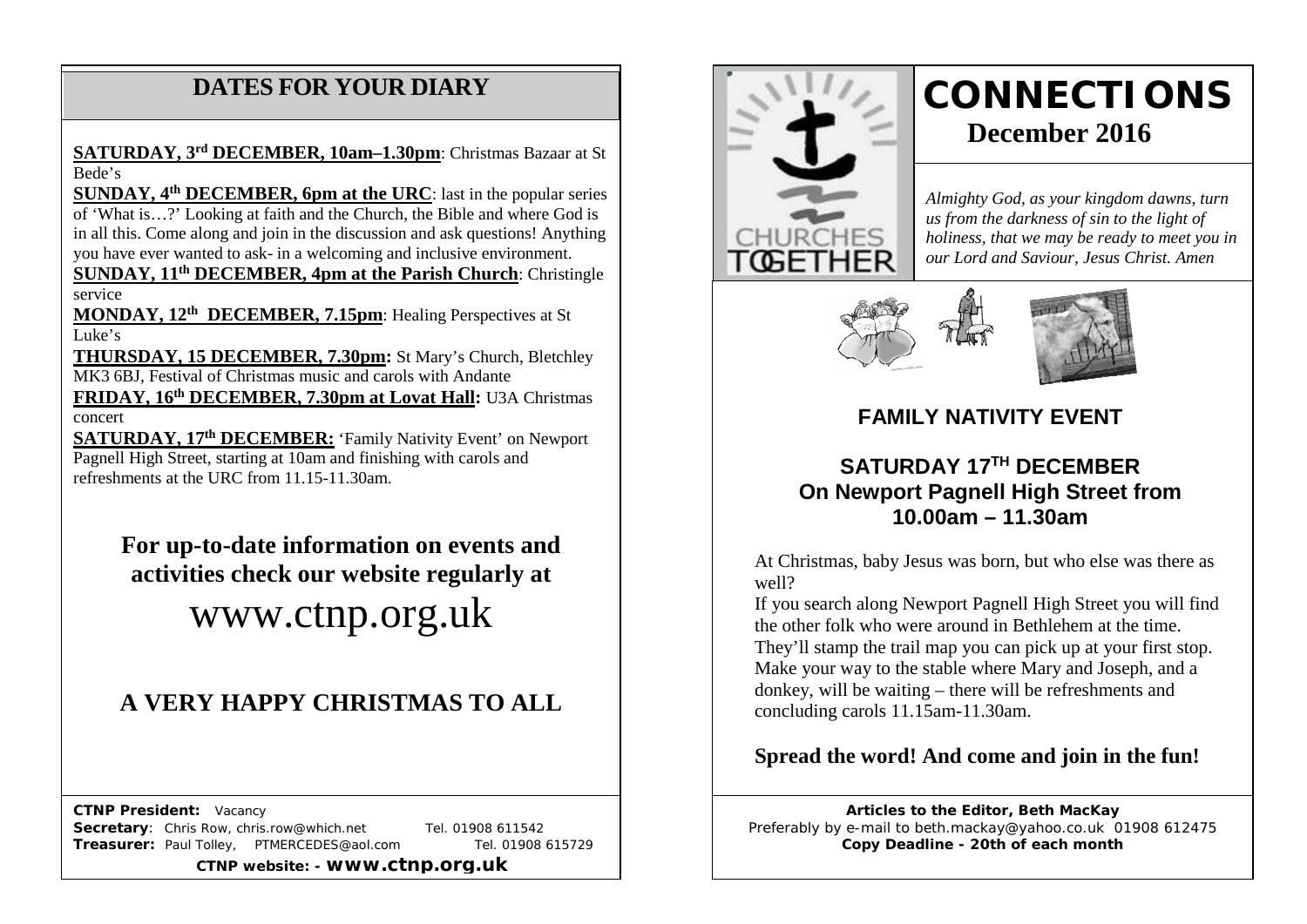#### mee **FROM A MINISTER**

#### **THE DAWN OF SALVATION deals with the shadow of death.**

The long wait is over, we are ready to begin, Celebrating Christmas, now is the time to sing. As like minds gather `round The season we will usher in Joining Mary and wise men and saints by the million

With "Glory" and "Praise God" and "Hallelujahs" thrown in No words can do justice to this plan to end sin. God's feelings triumphant now grow human skin. Such humble beginnings we cannot ignore Amid high jinks from shepherds and prophecies galore.

Such a long night but it's over, salvation has dawned We wake to a baby, a new era is spawned. God's excitement is mirrored In Angels who chorus See for yourself the saviour who's for us.

This day in your heart you can meet him afresh No quibbles, no small print, no matter the mess. Just speak up and welcome The designer who calls He's waiting and patient and his love is for all.

*Revd Jack Walker, Newport Pagnell Baptist Church*

**Christmas Bazaar at St Bede's SATURDAY, 3rd DECEMBER 10am – 1.30pm Bottle stall, book stall, refreshments and much more! All proceeds to Macmillan Nursing and Hampers for the needy of Newport Pagnell**

#### **U3A CHRISTMAS CONCERT**

Come and enjoy a Christmas Concert given by the U3A Choir on **Friday, 16th December at 7.30pm in the Lovat Hall**, Newport Pagnell. (Please note change of venue).

Tickets available on 07762178379, from members of the Choir or from Jennifer Mazzone (01908 613088) at £7 each to include seasonal refreshments.

There will also be a raffle. Proceeds for a local charity. We look forward to seeing you.

………………………………………………………………………

#### **EXPLORING CHRISTIAN HEALING NEXT MEETING Monday 12th December 7.15pm-9.15pm St Luke's, Wolverton Road, Newport Pagnell MK16 8JQ**

#### **REQUEST FOR HELP FOR LENT LUNCHES 2017**

Lent Lunches 2017 to raise money for Christian Aid will take place at the URC Hall for six weeks from Friday 3rd March – Friday 7th April. Offers of assistance for this CTNP annual event are requested from ALL the churches in Newport Pagnell and from anyone in our community who has 2 hours to spare on a Friday, even if it is only for one Friday during the 6 weeks.

Time involved would be from 11.30am – 1.45pm. Tasks include, setting up and laying tables, stirring soup, making tea/coffee, serving tables, washing up, tidying the hall at the end of the session. This may sound like hard work, but working together as a team is enjoyable, and for such a good cause!

Please contact Jennifer Mazzone 01908613088 to let her know if/when you are able to give your time, and/or contribute homemade soup, one or more Friday lunchtime. Thank you! Jennifer Mazzone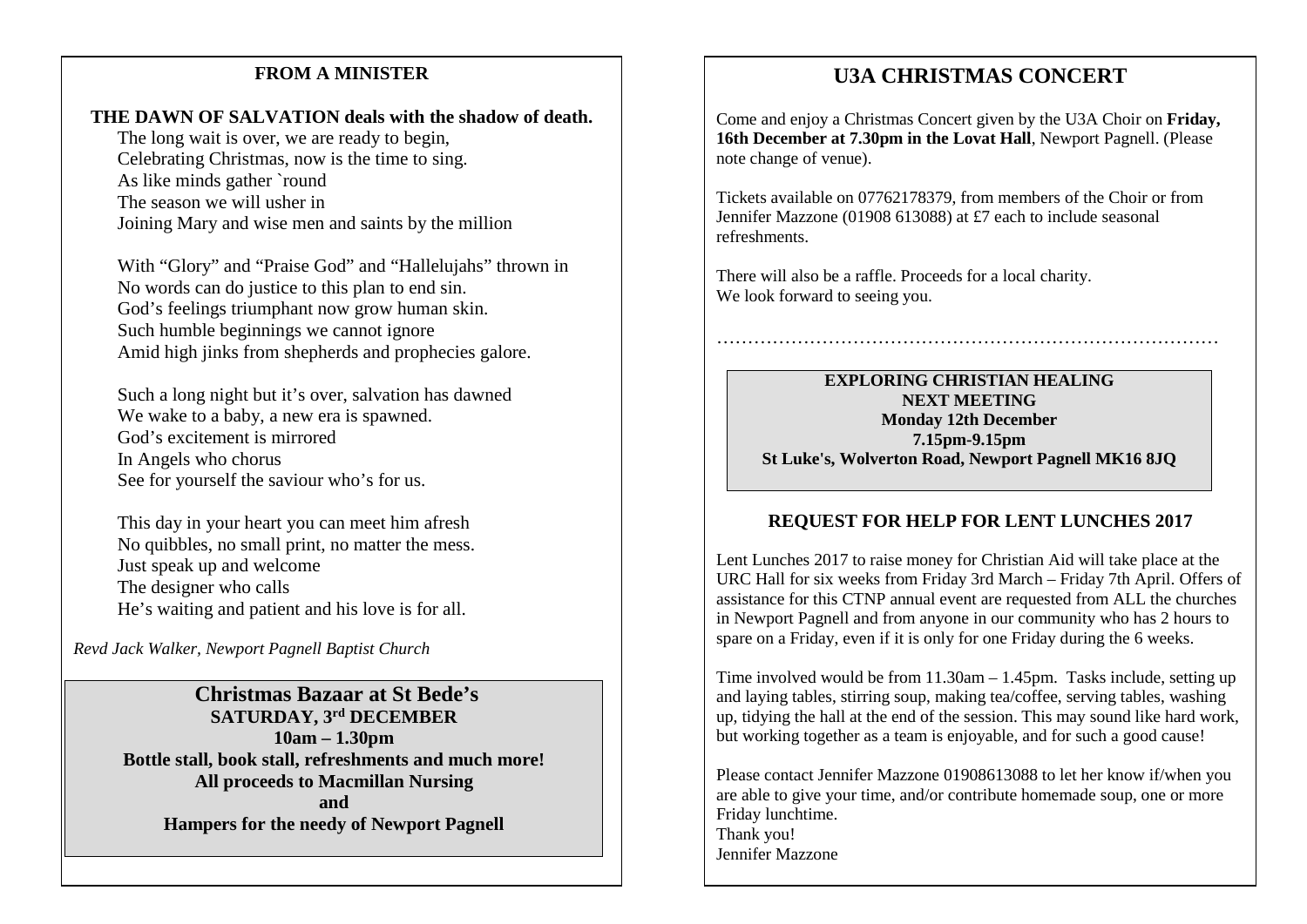**St Mary's Church, Bletchley MK3 6BJ 7.30pm, Thursday, 15 December 2016**



# **Andante presents**

 *A Festival of Christmas Music and Carols* 

**with audience participation Ticket Price: £10, accompanied children free Seasonal refreshments included**

**Tickets available from: Margaret Whiteley – 01908 670226 Roger Hall – 01908 612292 & Sam Muthuveloe – 01908 668829** Proceeds to improve the lives of children in Sri Lanka

**HOPE OUTREACH UK** 

Registered charity 327898 www.hopeoutreach.org.uk

## **CHRISTINGLE**



## **SUNDAY 11TH DECEMBER NEWPORT PAGNELL PARISH CHURCH at 4.00pm**

Christingle celebrations are named after the Christingles that are lit during the service. At our version in Newport Pagnell Parish Church, everyone assembles their own Christingle using an orange, red ribbon, sweets and a candle which are all provided. Each piece of the Christingle holds special symbolism to help children understand the importance of Jesus; the lit candle represents Jesus as the light of the world.

Because Christingle was specifically created with children in mind, the celebrations are the perfect event to take children along to, and can be enjoyed by people of all ages. As families stand in a circle, with the Christingle candles all lit, it is a time of wonder and awe and a lovely way to begin your Christmas celebrations.